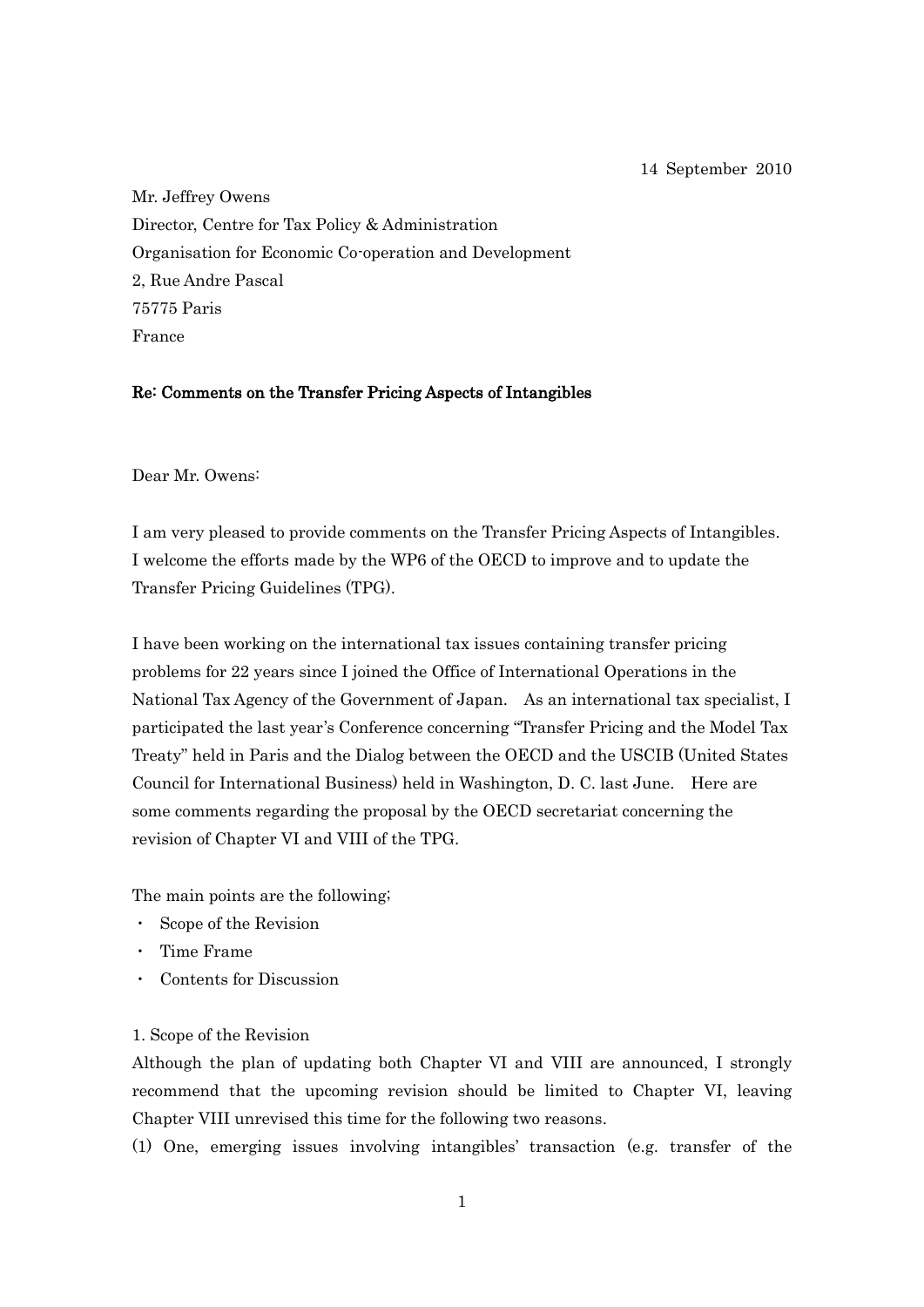intangibles, licensing, marketing intangibles, etc.) have become evident all over the world and thus the top priority should be given to the revision of Chapter VI.

(2) The second reason is that the lack of experience in most member countries regarding the Cost Contribution Arrangement (CCA). Not only that so far the U.S. is the only country with court rulings, but also pan-pacific nations whose TP taxations are the world"s most advanced next to the US such as Japan, Canada, Australia, have not had any court decision yet. This suggests that CCA issues are not so much surfaced in countries other than the US. Under this circumstance, it is preferable not to update TPG (i.e. Chapter VIII). It will not be too late to revise the Chapter after each country gained enough experience.

### 2. Time Frame

I recommend that revision of Chapter VI be completed within next two years. TPG, first released with their mainframe in July, 1995 and later completed with Chapter VI, VII, and VIII, were kept unrevised for 15 years until 2010 after 15 years from the release. I must say that this very fact goes against TPG"s mission. In other words, not updating TPG for 15 years since the introduction is equal to leaving something impractical abandoned in this rapidly changing society. Therefore, TPG should be updated every two years as the Model Tax Conventions (and/or their Commentaries).

# 3. Contents of Discussion

### Premise

Current Chapter VI has only 39 paragraphs in total and clearly needs more statements. On that premise, the following contents should be discussed.

(1) In the world of transfer pricing taxation, clarifying to certain extent the scope of intangibles considered controversial is sufficient and the definition of intangibles is no longer necessary. For such intangibles come in a variety of forms and it is hard to say that is all there is'. In this sense, the work must be done to add names of such intangibles, increase the overall volume of descriptions regarding those assets. It is particularly essential to indicate the meanings in terms of transfer pricing taxation and the actual cases regarding customer lists and sales network.

(2) We all know for fact that borders of intangibles and services are ill-defined in the world of transfer pricing taxation. Therefore, in Chapter VI, it should be made explicit that services are not intangibles in principle and shall be discussed in Chapter VII, while illustrating specific cases where certain services are included in intangibles as exception.